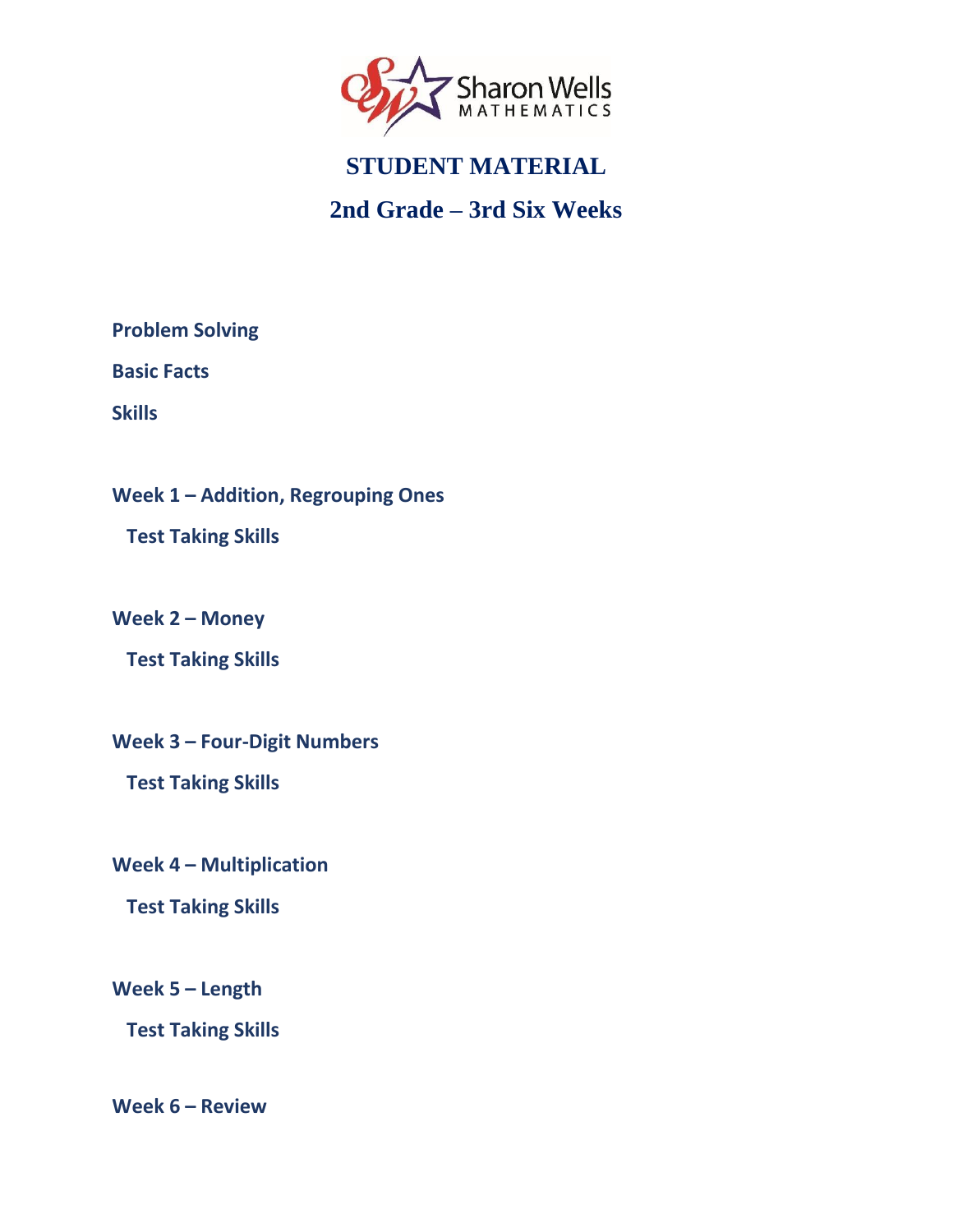

### **2nd Grade – 3 rd Six Weeks – Problem Solving**

<span id="page-1-0"></span>[2nd Grade 3rd SW - Problem Solving](https://access.sharonwells.com/HdEuBK) – 1A-2B

[2nd Grade 3rd SW - Problem Solving - 3A-](https://access.sharonwells.com/h938jA)4B

[2nd Grade 3rd SW - Problem Solving - 5A-6B](https://access.sharonwells.com/qgAPkf)

[2nd Grade 3rd SW - Problem Solving - 7A-8B](https://access.sharonwells.com/pgvdK8)

[2nd Grade 3rd SW - Problem Solving - 9A-10B](https://access.sharonwells.com/JTfUPd)

[2nd Grade 3rd SW - Problem Solving - 11A-12B](https://access.sharonwells.com/rbZfDV)

[2nd Grade 3rd SW - Problem Solving - 13A-14B](https://access.sharonwells.com/pzAJR3)

[2nd Grade 3rd SW - Problem Solving - 15A-16B](https://access.sharonwells.com/R99BZC) 

[2nd Grade 3rd SW - Problem Solving - 17A-18B](https://access.sharonwells.com/Q2TjQd)

[2nd Grade 3rd SW - Problem Solving - 19A-20B](https://access.sharonwells.com/zjqMnH) 

[2nd Grade 3rd SW - Problem Solving - Combined](https://access.sharonwells.com/caE7AR)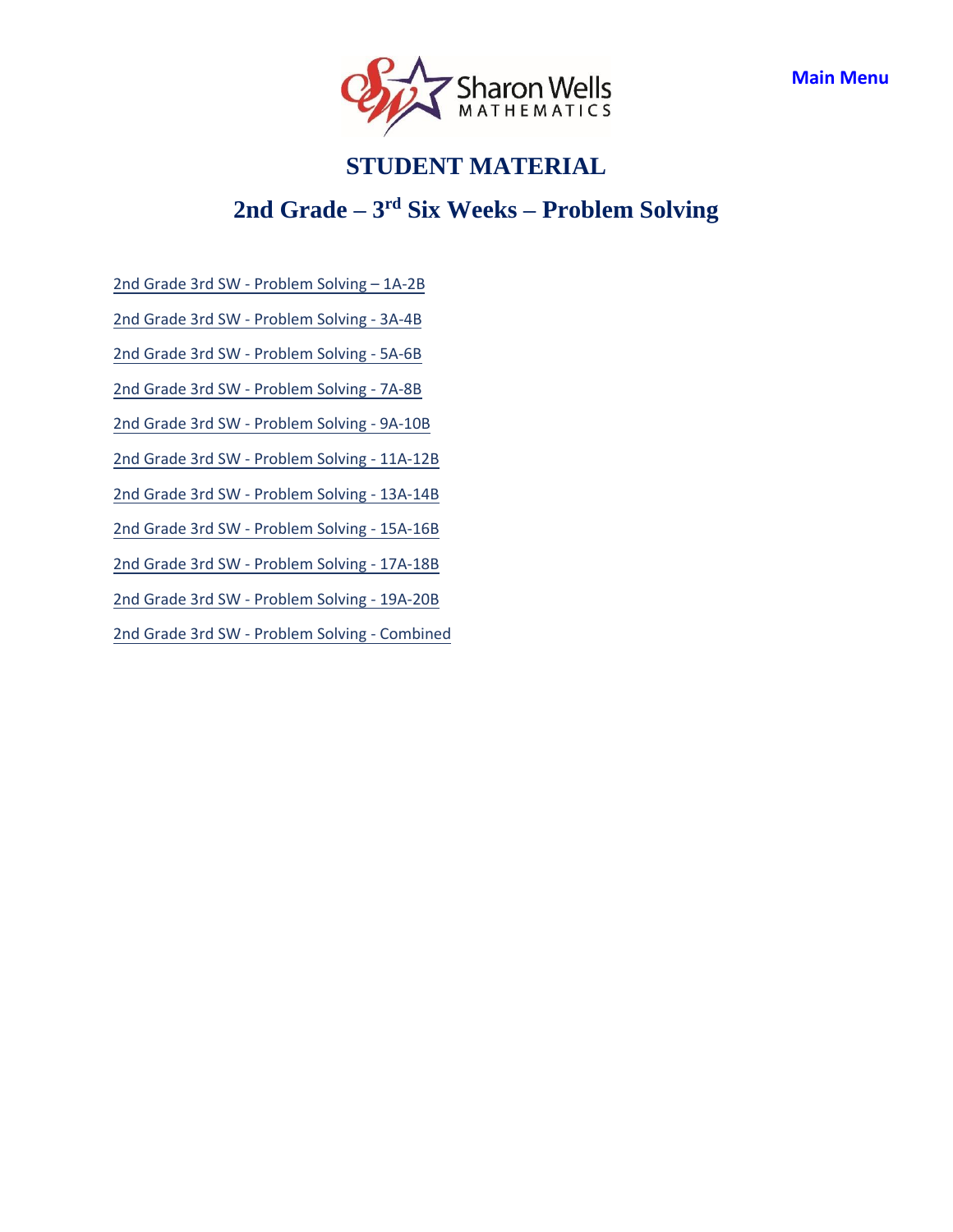

### **2nd Grade – 3 rd Six Weeks – Basic Facts**

<span id="page-2-0"></span>2nd Grade 3rd SW - Basic Facts – [Facts Practice](https://access.sharonwells.com/cTyypt)

2nd Grade 3rd SW - [Basic Facts](https://access.sharonwells.com/KtmMVc) – 1

2nd Grade 3rd SW - [Basic Facts](https://access.sharonwells.com/PGAQfK) – 2

2nd Grade 3rd SW - [Basic Facts](https://access.sharonwells.com/MtH6f8) – 3

2nd Grade 3rd SW - [Basic Facts](https://access.sharonwells.com/vGf8gM) – 4

2nd Grade 3rd SW - [Basic Facts](https://access.sharonwells.com/3Ttn4E) – 5

 $2nd$  Grade 3rd SW - [Basic Facts](https://access.sharonwells.com/BrhDRX) - 6

2nd Grade 3rd SW - [Basic Facts](https://access.sharonwells.com/6nTPcm) – 7

 $2nd$  Grade 3rd SW - [Basic Facts](https://access.sharonwells.com/MRpyrc) - 8

2nd Grade 3rd SW - [Basic Facts](https://access.sharonwells.com/wVq4fv) – 9

2nd Grade 3rd SW - [Basic Facts](https://access.sharonwells.com/v62apJ) – 10

2nd Grade 3rd SW - [Basic Facts](https://access.sharonwells.com/T6ebU2) – 11

2nd Grade 3rd SW - [Basic Facts](https://access.sharonwells.com/p9V2pa) – 12

2nd Grade 3rd SW - [Basic Facts](https://access.sharonwells.com/pjNDUJ) – 13

2nd Grade 3rd SW - [Basic Facts](https://access.sharonwells.com/nT83XP) – 14

2nd Grade 3rd SW - [Basic Facts](https://access.sharonwells.com/9qbBFg) – 15

2nd Grade 3rd SW - [Basic Facts](https://access.sharonwells.com/VHTt4G) – 16

2nd Grade 3rd SW - [Basic Facts](https://access.sharonwells.com/z7cGGc) – 17

2nd Grade 3rd SW - [Basic Facts](https://access.sharonwells.com/mGpRt7) – 18

2nd Grade 3rd SW - [Basic Facts](https://access.sharonwells.com/UqYq8N) – 19

2nd Grade 3rd SW - [Basic Facts](https://access.sharonwells.com/GFdcqR) – 20

2nd Grade 3rd SW - [Basic Facts](https://access.sharonwells.com/dwZtTa) – Combined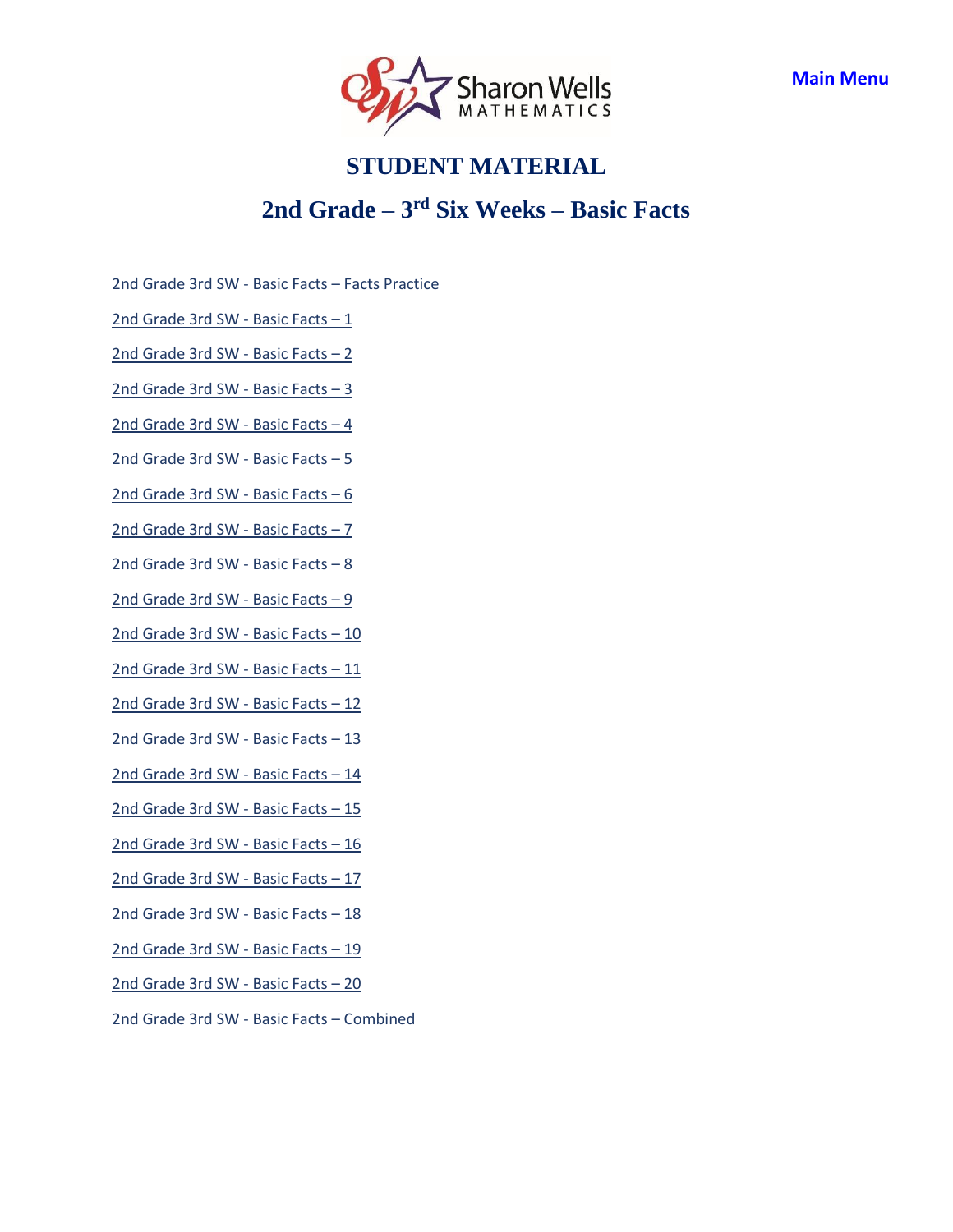

### **2nd Grade – 3 rd Six Weeks – Skills**

- <span id="page-3-0"></span> $2nd$  Grade 3rd SW – Skills – 1
- [2nd Grade](https://access.sharonwells.com/WNeN8d) 3rd SW Skills 3
- [2nd Grade](https://access.sharonwells.com/ZwwZGc) 3rd SW Skills 4
- [2nd Grade](https://access.sharonwells.com/2JaaNz) 3rd SW Skills 5
- [2nd Grade](https://access.sharonwells.com/x4wuz9) 3rd SW Skills 6
- [2nd Grade](https://access.sharonwells.com/6CUY7X) 3rd SW Skills 7
- [2nd Grade](https://access.sharonwells.com/UXUaG2) 3rd SW Skills 8
- [2nd Grade](https://access.sharonwells.com/JjcvqE) 3rd SW Skills 9
- [2nd Grade](https://access.sharonwells.com/VKvWYa) 3rd SW Skills 10
- [2nd Grade](https://access.sharonwells.com/rapPTu) 3rd SW Skills 11
- [2nd Grade](https://access.sharonwells.com/A2rw9R) 3rd SW Skills 12
- [2nd Grade](https://access.sharonwells.com/NBrdFb) 3rd SW Skills 13
- [2nd Grade](https://access.sharonwells.com/azWtcj) 3rd SW Skills 14
- [2nd Grade](https://access.sharonwells.com/8daCCC) 3rd SW Skills 15
- [2nd Grade](https://access.sharonwells.com/Juemf2) 3rd SW Skills 16
- [2nd Grade](https://access.sharonwells.com/4BxBFk) 3rd SW Skills 17
- [2nd Grade](https://access.sharonwells.com/ubauRU) 3rd SW Skills 18
- [2nd Grade](https://access.sharonwells.com/q4b8q9) 3rd SW Skills 19
- [2nd Grade](https://access.sharonwells.com/KJQqwY) 3rd SW Skills 20
- [2nd Grade](https://access.sharonwells.com/a4krpv) 3rd SW Skills Combined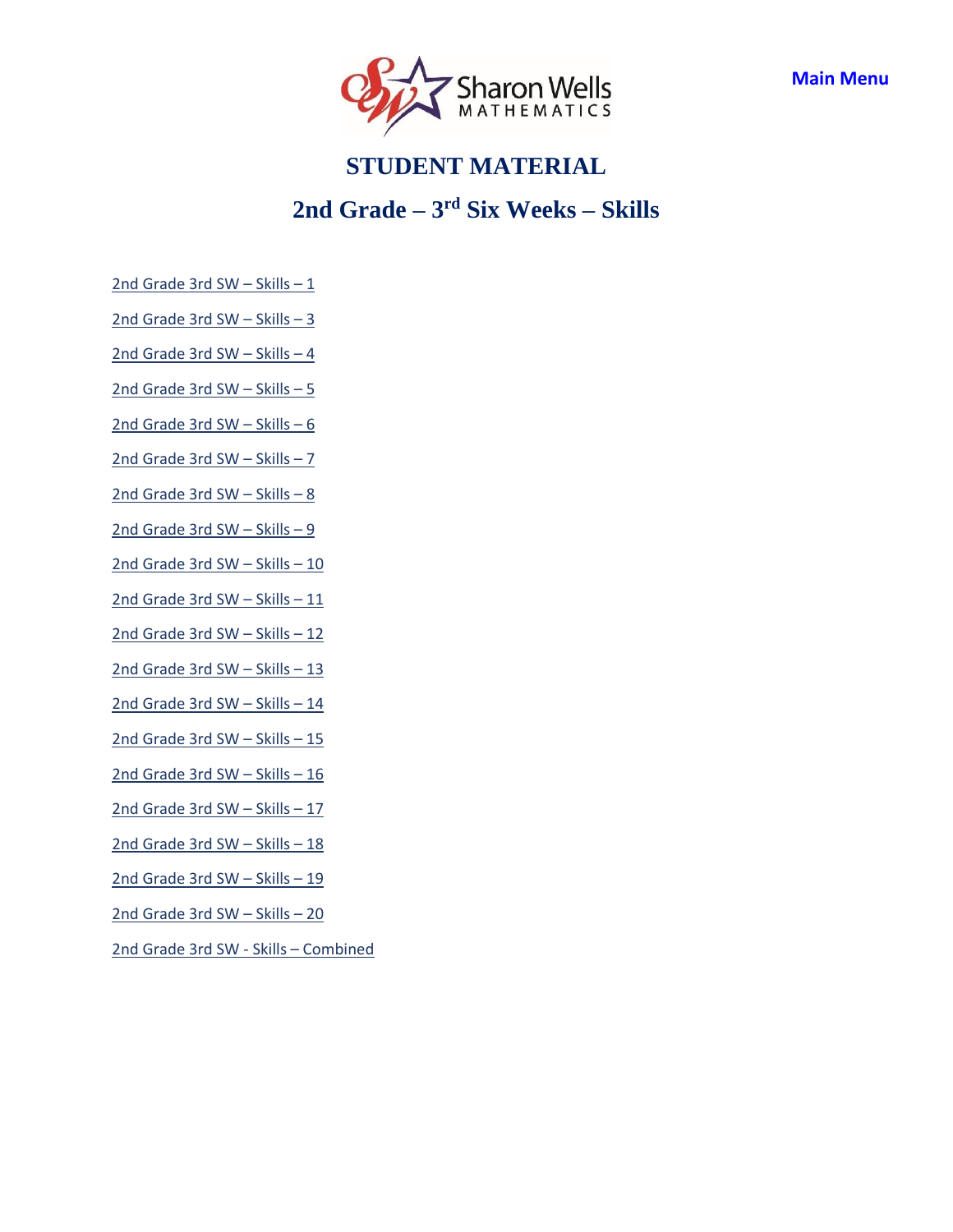

### <span id="page-4-0"></span>**2nd Grade – 3 rd Six Weeks – Week 1 – Addition, Regrouping Ones**

2nd Grade 3rd SW - Week 1 – [Addition, Regrouping Ones](https://access.sharonwells.com/6ph4gE) – Operation Board

2nd Grade 3rd SW - Week 1 – Addition, Regrouping Ones – [Addition, Regrouping Ones 2](https://access.sharonwells.com/zVJFTW)

2nd Grade 3rd SW - Week 1 – Addition, Regrouping Ones – [Addition, Regrouping Ones 3](https://access.sharonwells.com/pc9Fvn)

2nd Grade 3rd SW - Week 1 - Addition, Regrouping Ones – [Addition, Regrouping Ones 4A](https://access.sharonwells.com/TvxVV8)

2nd Grade 3rd SW - Week 1 - Addition, Regrouping Ones – [Addition, Regrouping Ones 4B](https://access.sharonwells.com/xHHRaa)

2nd Grade 3rd SW - Week 1 - [Addition, Regrouping Ones](https://access.sharonwells.com/NKx9Yd) – Spinning for Sums

[2nd Grade](https://access.sharonwells.com/YmJ2jg) 3rd SW - Week 1 - TTS

[2nd Grade](https://access.sharonwells.com/nXDvrf) 3rd SW - Week 1 – Combined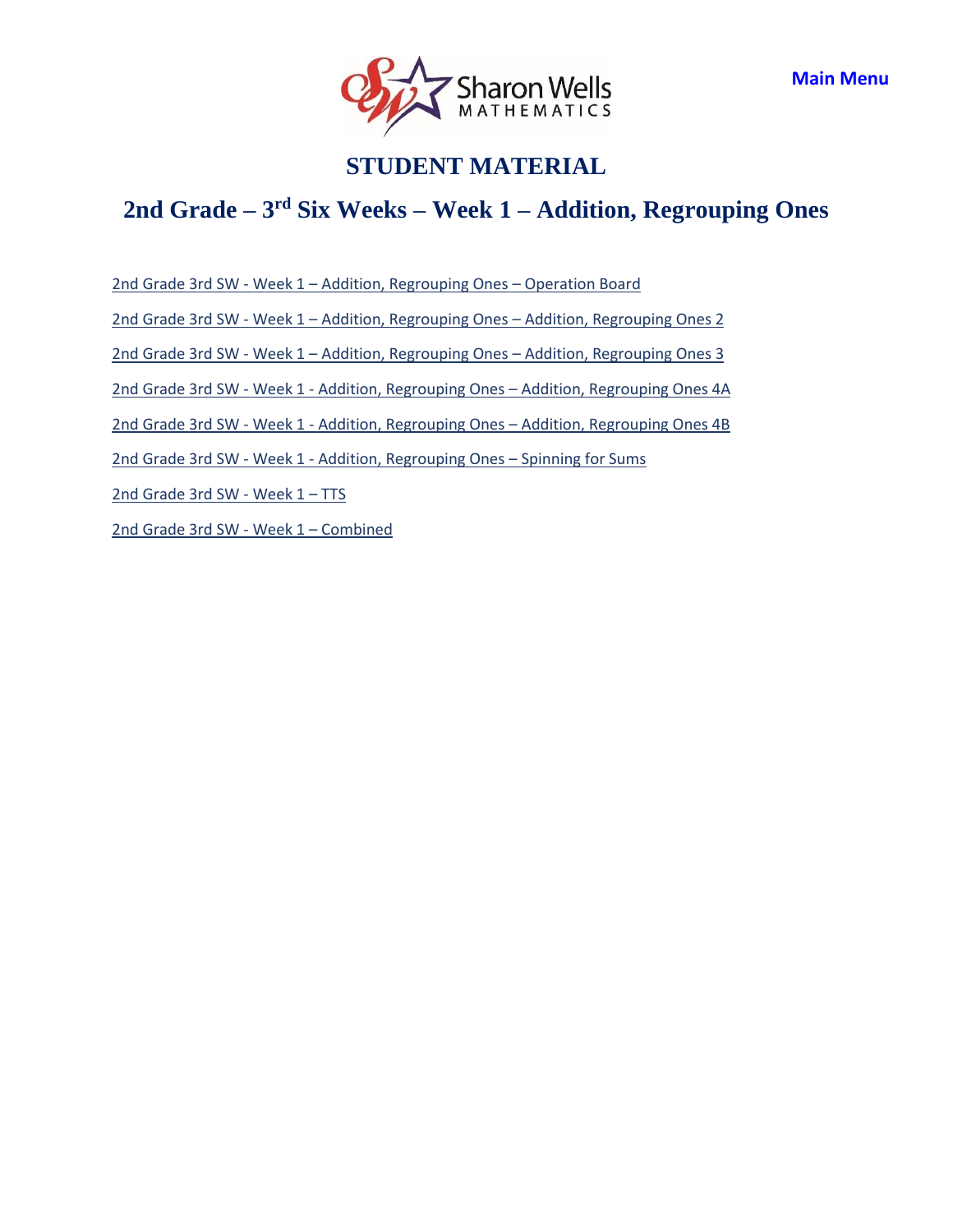

### <span id="page-5-0"></span>**2nd Grade – 3 rd Six Weeks – Week 2 - Money**

2nd Grade 3rd SW - Week 2 – Money – [Coin Models](https://access.sharonwells.com/bwCHtB)

[2nd Grade](https://access.sharonwells.com/NJ4Hqr) 3rd SW - Week 2 – Money – 4A

[2nd Grade](https://access.sharonwells.com/XffXNj) 3rd SW - Week 2 – Money – 4B

[2nd Grade](https://access.sharonwells.com/Wvnap3) 3rd SW - Week 2 – Money – 4C

2nd Grade 3rd SW - Week 2 – Money – [Counting Coins Cards](https://access.sharonwells.com/XzTGWK)

[2nd Grade](https://access.sharonwells.com/6uDzbj) 3rd SW - Week 2 - TTS

[2nd Grade](https://access.sharonwells.com/NaJzAb) 3rd SW - Week 2 - Combined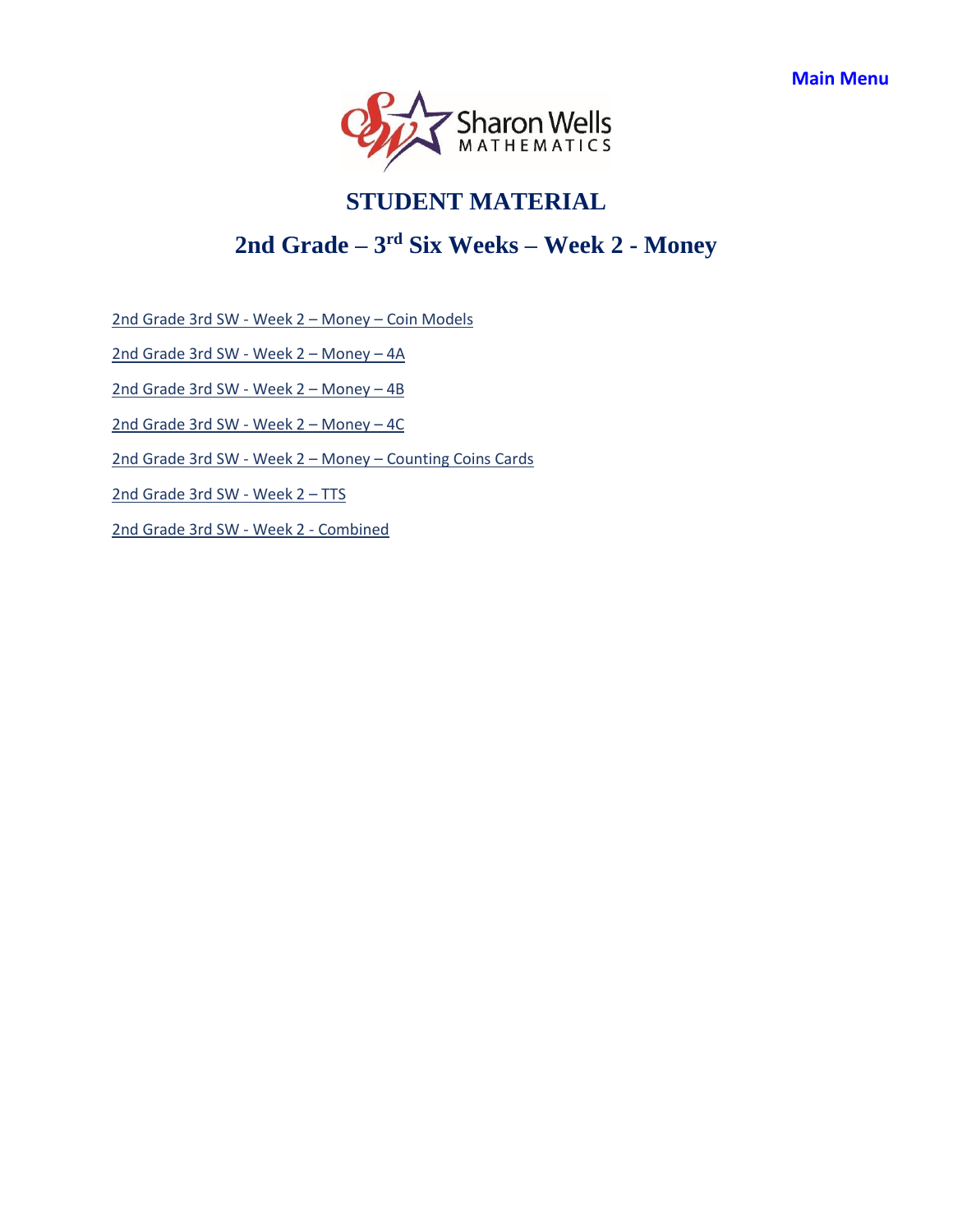

### <span id="page-6-0"></span>**2nd Grade – 3 rd Six Weeks – Week 3 – Four-Digit Numbers**

2nd Grade 3rd SW - Week 3 – Four-Digit Numbers – [Writing Numbers in Words](https://access.sharonwells.com/ewh46X)

2nd Grade 3rd SW - Week 3 – [Four-Digit Numbers](https://access.sharonwells.com/Mza6Zq) – 1A

2nd Grade 3rd SW - Week 3 – [Four-Digit Numbers](https://access.sharonwells.com/MKR6hN) – 1B

2nd Grade 3rd SW - Week 3 – [Four-Digit Numbers](https://access.sharonwells.com/HgFCBy) – 2

2nd Grade 3rd SW - Week 3 – [Four-Digit Numbers](https://access.sharonwells.com/3aYWz4) – 3

2nd Grade 3rd SW - Week 3 – [Four-Digit Numbers](https://access.sharonwells.com/Uf4uUd) – 4

2nd Grade 3rd SW - Week 3 – Four-Digit Numbers – [Number Recognition Chart](https://access.sharonwells.com/FQug6J)

[2nd Grade](https://access.sharonwells.com/vhychF) 3rd SW - Week 3 - TTS

[2nd Grade](https://access.sharonwells.com/brxJTG) 3rd SW - Week 3 – Combined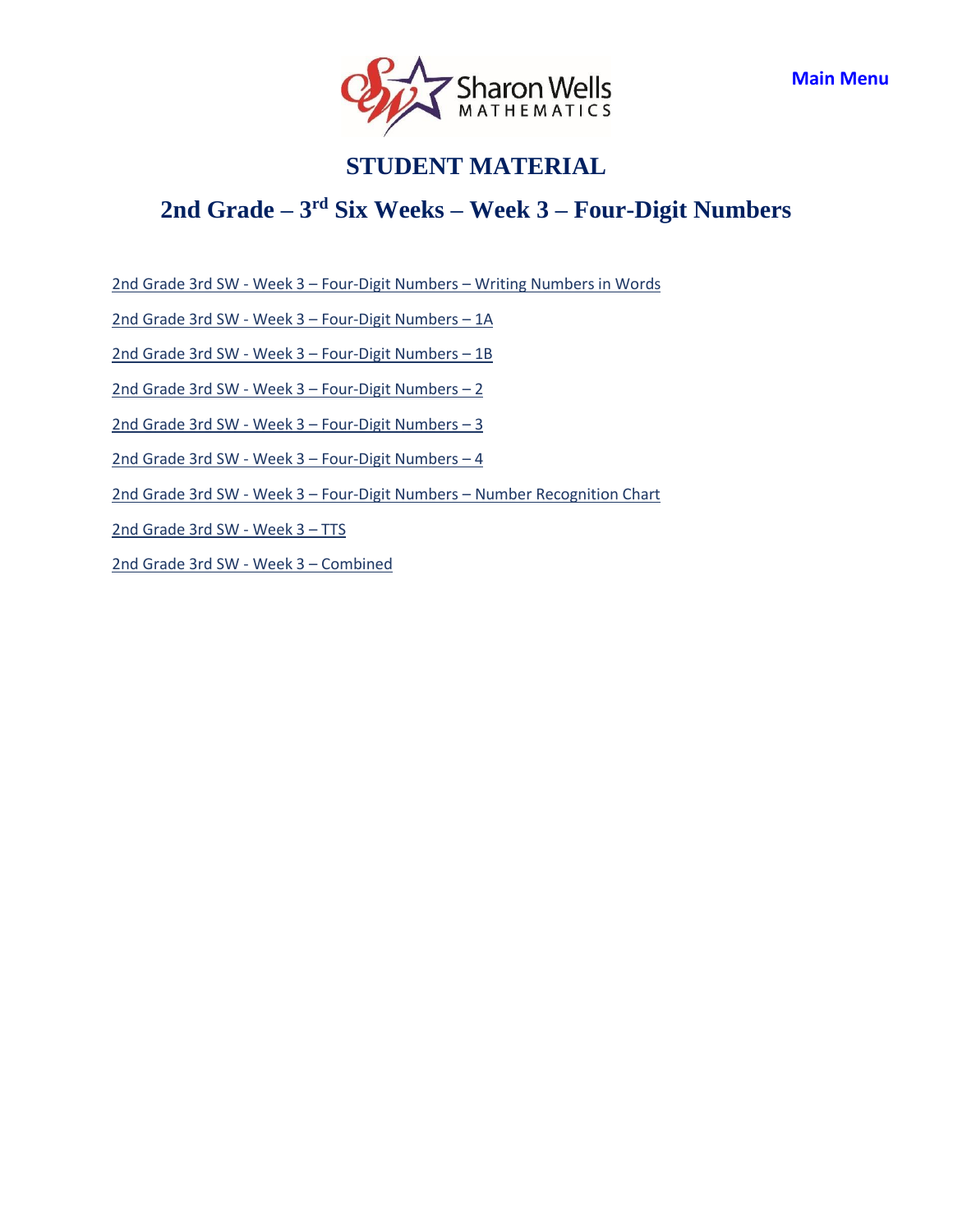

### <span id="page-7-0"></span>**2nd Grade – 3 rd Six Weeks – Week 4 – Multiplication**

2nd Grade 3rd SW - Week  $4$  – [Multiplication](https://access.sharonwells.com/RkuwAY) – 1

2nd Grade 3rd SW - Week 4 – [Multiplication](https://access.sharonwells.com/Wxctum) – 2A

2nd Grade 3rd SW - Week 4 – [Multiplication](https://access.sharonwells.com/2QXh6u) – 2B

2nd Grade 3rd SW - Week 4 – [Multiplication](https://access.sharonwells.com/6atMN7) – 3A

2nd Grade 3rd SW - Week 4 – [Multiplication](https://access.sharonwells.com/nNPBCj) – 3B

2nd Grade 3rd SW - Week 4 – [Multiplication](https://access.sharonwells.com/XrhygX) – 4A

2nd Grade 3rd SW - Week 4 – [Multiplication](https://access.sharonwells.com/knQvfa) – 4B

[2nd Grade](https://access.sharonwells.com/9BE6Tb) 3rd SW - Week 4 - TTS

[2nd Grade](https://access.sharonwells.com/46QZ8t) 3rd SW - Week 4 – Combined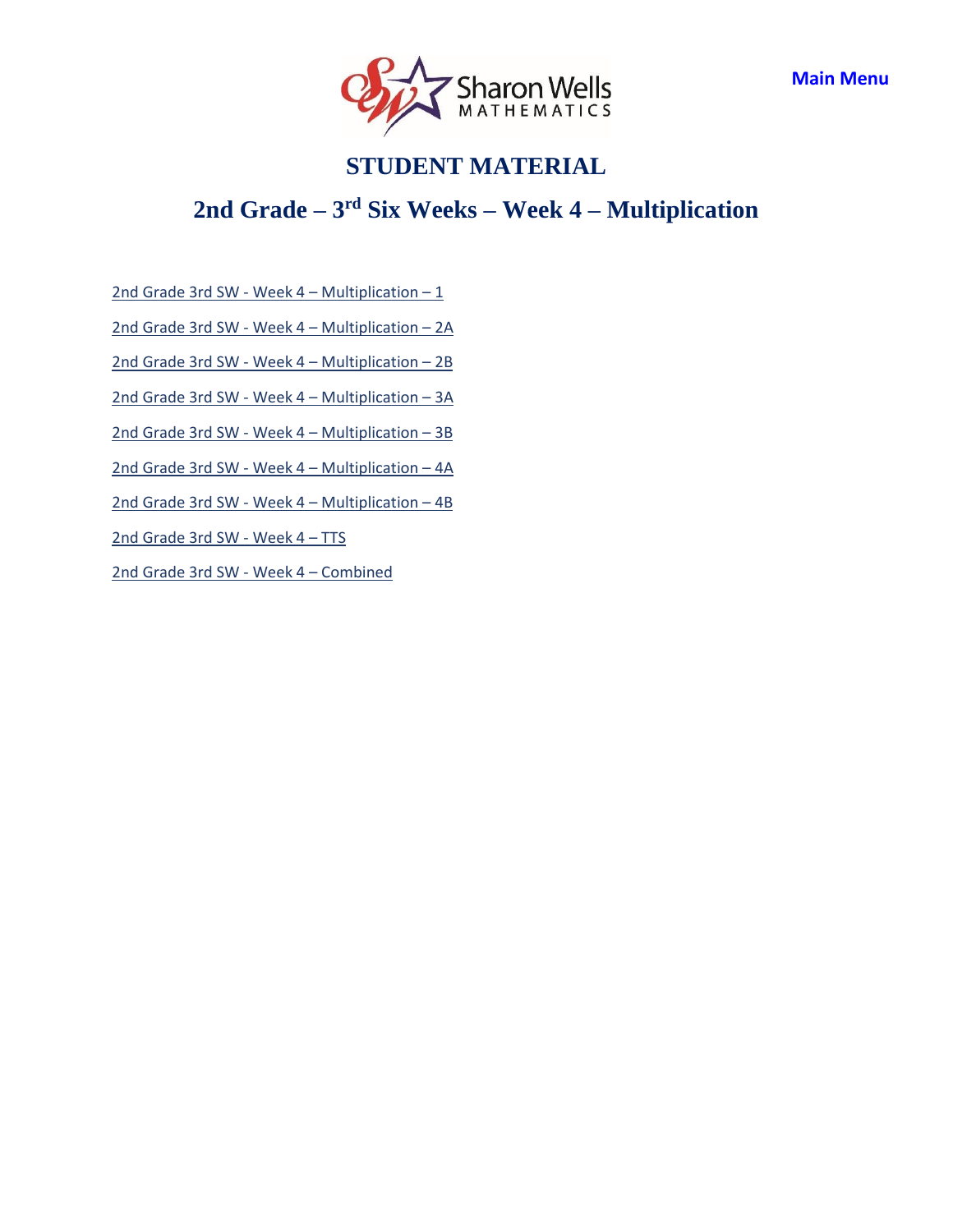

### <span id="page-8-0"></span>**2nd Grade – 3 rd Six Weeks – Week 5 – Length**

[2nd Grade](https://access.sharonwells.com/wCHtvf) 3rd SW - Week 5 – Length – 1C

[2nd Grade](https://access.sharonwells.com/pvhBuJ) 3rd SW - Week 5 – Length – 2B

[2nd Grade](https://access.sharonwells.com/VK2zGk) 3rd SW - Week 5 – Length – 2C

[2nd Grade](https://access.sharonwells.com/UxyX4x) 3rd SW - Week 5 – Length – 3A

[2nd Grade](https://access.sharonwells.com/C2enKT) 3rd SW - Week 5 – Length – 3B

[2nd Grade](https://access.sharonwells.com/eapnyt) 3rd SW - Week 5 – Length – 4A

[2nd Grade](https://access.sharonwells.com/3M6xPR) 3rd SW - Week 5 – Length – 4B

[2nd Grade](https://access.sharonwells.com/UEQg8n) 3rd SW - Week 5 - TTS

[2nd Grade](https://access.sharonwells.com/vjPRna) 3rd SW - Week 5 - Combined